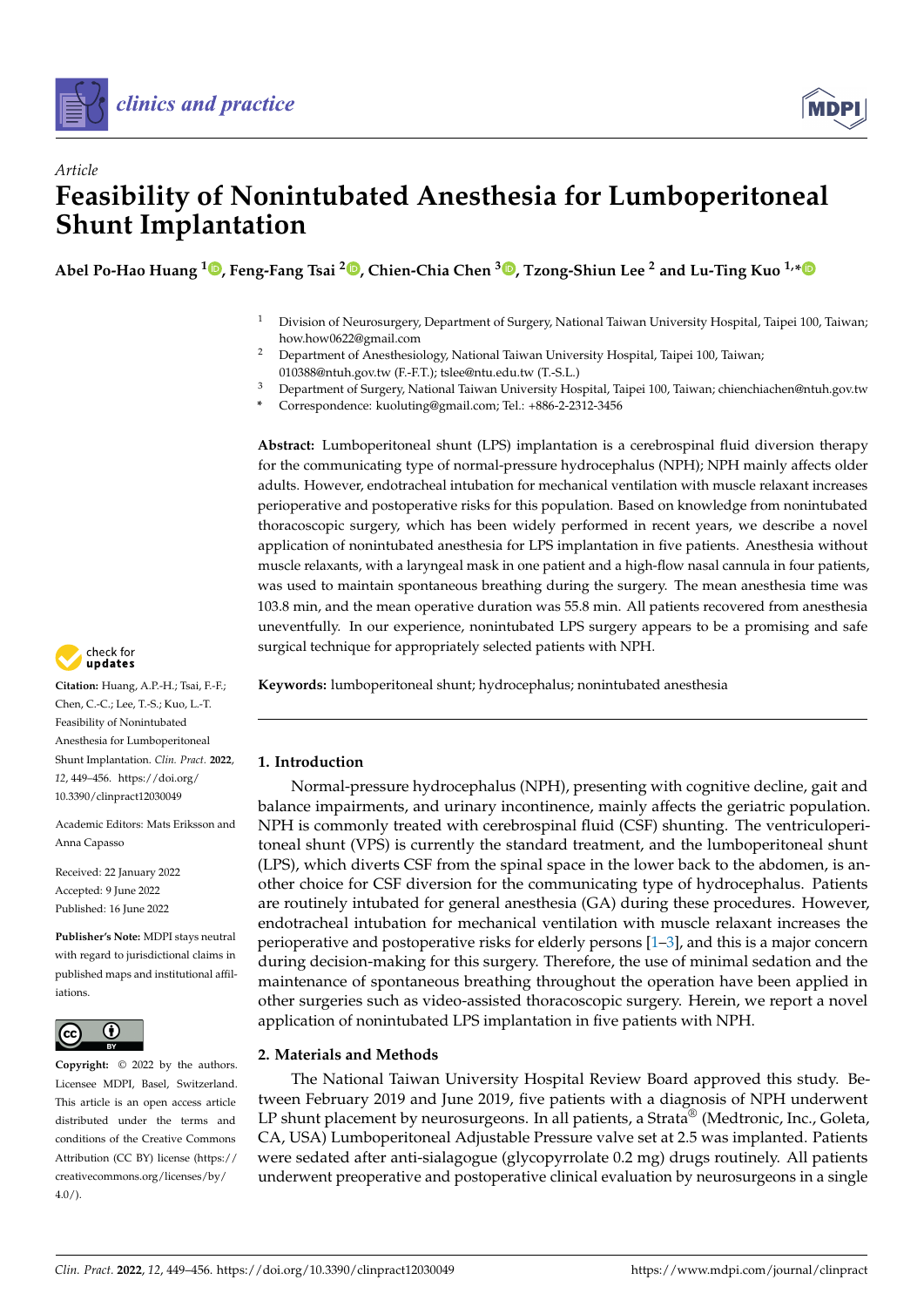institution. Pre-operative lumbar CT was routinely performed to check for lumbar degenerative diseases that might hamper the insertion of LPS. Whole spine MRI was performed in cases when gait dysfunction due to cervical myelopathy needs to be ruled out. NPH was diagnosed if the patients presented with gait disturbance, urinary incontinence, or dementia, insidious onset and progression of symptoms over 3 months, CSF opening<br>clinical response to a lumbar tap test. Other secondary causes of the cause pressures between 70 and 245 mmH<sub>2</sub>O [\[4\]](#page-6-2), and magnetic resonance imaging (MRI) or computed tomography (CT) demonstrated that ventricular enlargement was out of proportion<br>
and the patency of the patency of the CT-1 shunt. And the patency of the CT-1 shunt. And the CT-1 shunter of when compared with the cerebral atrophy. Besides, CT should demonstrate an Evan's<br>index of colorado 2.1 PC incolarative assessment was directive assistment the continuality of index of at least 0.3. LPS implantation was performed in patients with a positive clinical<br>examples to a lumbation in the lateral or supporting process of hydrogenholics were also with a response to a lumbar tap test. Other secondary causes of hydrocephalus were also ruled out. A whole-spinal-series CT or MRI was also performed to rule out spinal stenosis or out. *A* whole-sphila-series CT of MKI was also performed to full our spinal steriosis of other lesions that could block the patency of the CSF to LP shunt. Anesthesiologists were consulted for preoperative assessment of airway, and confirmed the feasibility of emergent endotracheal intubation in the lateral or supine positions if indicated. or dementia, insidious onset and progression of symptoms over 3 months, CSF opening prestitution. Pre-operative fullibar CT was fourtherly performed to check for fullibar degen-The patients were started with standard hemodynamic monitoring including electrocar-

### **2.1.** Anesthesia **diography, blood pressure and respiratory assessment, and pulse of and pulse of and pulse of and pulse of and pulse of and pulse of and pulse of and pulse of and pulse of and pulse of and pulse of and pu**

GA was performed with a laryngeal mask (LMA) in one patient and a high-flow nasal cannula (HFNC) in four patients to maintain spontaneous breathing during the surgery. The patients were started with standard hemodynamic monitoring including electrocardiography, blood pressure and respiratory assessment, and pulse oximetry. The bispectral index was also used to monitor the level of sedation. The target bispectral index value was between 50 and 60, and the probe was placed on the forehead of patients. End-tidal carbon dioxide was measured intranasally with a single-nostril catheter. We anesthetized the patients with propofol, starting with 25 µg/kg/min, and administered fentanyl at 2 μg/kg. After the patient was anesthetized, we applied an LMA (the size was decided by the body weight) or HFNC with [1](#page-1-0)5 L/min of pure oxygen (Figures 1 and [2\)](#page-2-0).

<span id="page-1-0"></span>

**Figure 1.** A patient was anesthetized with a laryngeal mask to maintain spontaneous breathing and **Figure 1.** A patient was anesthetized with a laryngeal mask to maintain spontaneous breathing and was placed in a right decubitus position for lumboperitoneal shunt surgery. was placed in a right decubitus position for lumboperitoneal shunt surgery.

During the procedure, sevoflurane was used for LMA, and propofol was used for HFNC. We carefully monitored the end-tidal carbon dioxide level to ensure the patient maintained spontaneous breathing. After the LP tube was inserted, weight-adjusted morphine was prescribed for postoperative pain control.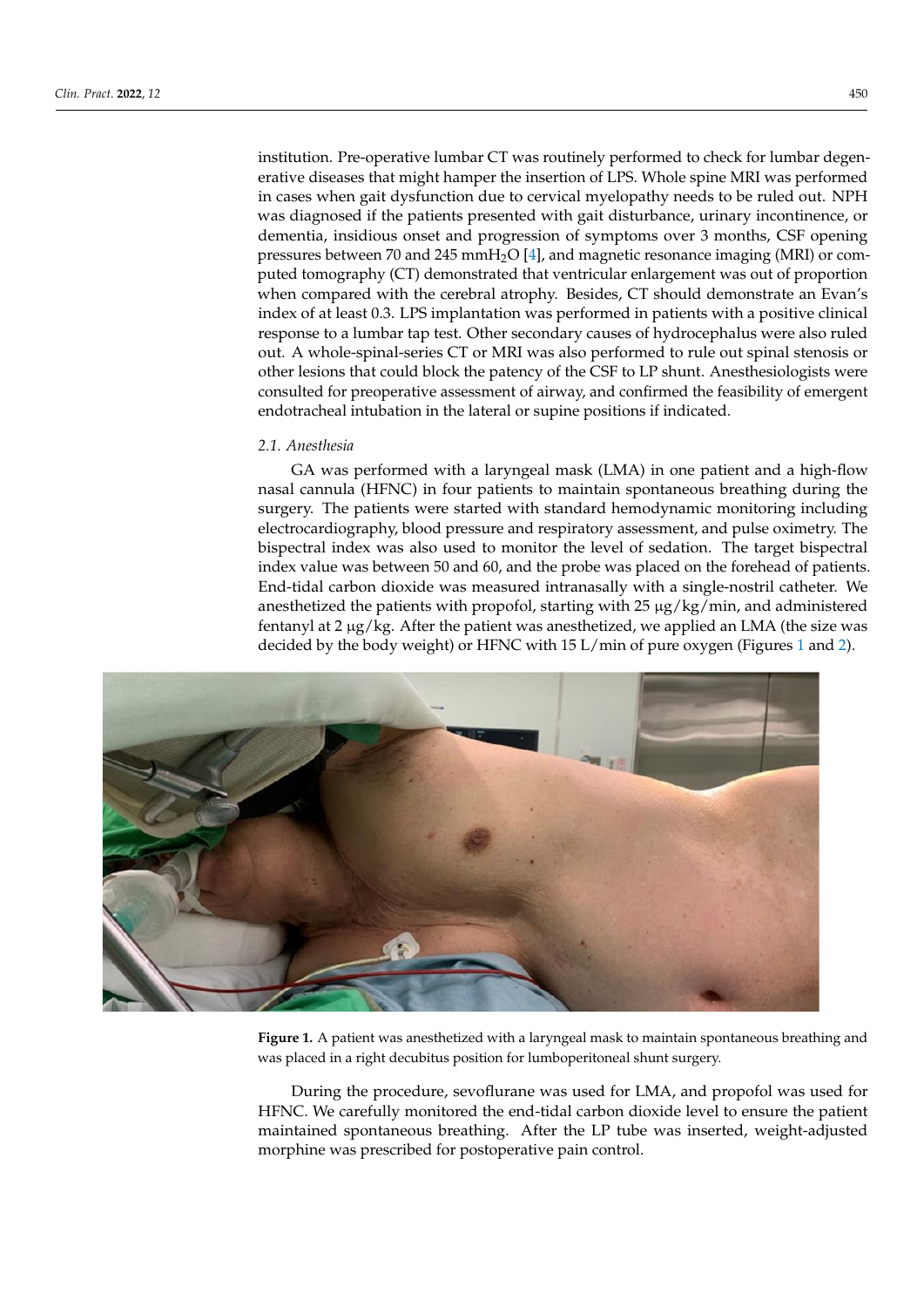<span id="page-2-0"></span>

**Figure 2.** A patient was anesthetized with a high-flow nasal cannula to maintain spontaneous **Figure 2.** A patient was anesthetized with a high-flow nasal cannula to maintain spontaneous breathing and was placed in the right decubitus position for lumboperitoneal shunt surgery. breathing and was placed in the right decubitus position for lumboperitoneal shunt surgery.

## *2.2. Operative Procedure 2.2. Operative Procedure*

We used Medtronic Strata® NSC LP adjustable pressure shunts for all patients, with the initial valve pressure setting at the highest pressure of 2.5, which is approximately 20 cmH<sub>2</sub>O. The patients were placed in the right decubitus position, and fluoroscopic guidance was used to localize the incision levels. Three skin incisions were made. A Tuohy needle was used to puncture the lumbar catheter insertion site, and a 2-cm skin incision needle was used to puncture the lumbar catheter insertion site, and a 2-cm skin incision was made caudal to the puncture site. A lumbar catheter was inserted into the subarachnoid noid space at the L3–S1 levels, mostly starting from the L4/5 level. The length of the lum-space at the L3–S1 levels, mostly starting from the L4/5 level. The length of the lumbar bar catheter in the subarachnoid space was calculated preoperatively via CT or MRI to catheter in the subarachnoid space was calculated preoperatively via CT or MRI to keep keep the catheter tip at about the L1/2 level. An anchor was used to hold the lumbar cath-the catheter tip at about the L1/2 level. An anchor was used to hold the lumbar catheter, and sutures were used to fix the anchor to the fascia. A second skin incision was made ma surface were used to fix the anchor to the flasch, and second sub-interstormation was made over the left anterior flank, and a subcutaneous pocket was made to accommodate the pressure valve. At the same time, general surgeons made a third incision at the left upper quadrant of the abdomen to open the peritoneum for peritoneal catheter insertion. The lumbar catheter was tunneled from the lumbar incision to the flank incision, and the lumbar incision catheter was connected to the Strata<sup>®</sup> NSC adjustable pressure valve. A subcutaneous tunneler was passed from the flank incision to the abdominal incision for the insertion of the peritoneal catheter. After confirming the patency of the abdominal catheter with respect to the flow of CSF by pressing on the valve, the 60-cm peritoneal catheter was placed inside the peritoneum. The valve was also sutured to the fascia with two stitches to prevent its migration.

The patients were moved to the postoperative recovery room after the surgery, and they were moved back to the neurosurgical ward for postoperative care.

# Baseline characteristics including age, sex, height, weight, diagnosis, underlying dis-*2.3. Data Collection and Statistical Analyses*

Baseline characteristics including age, sex, height, weight, diagnosis, underlying diseases, preoperative left ventricular ejection fraction, and methods of intraoperative oxygen delivery were extracted from chart review. The clinical data included intraoperative blood loss, anesthesia time, operative time, duration of hospital stay, and complications. Continuous data are presented as mean and standard deviation. Statistical analyses were conducted using SPSS 19.0 for Windows (IBM Corp., Armonk, NY, USA).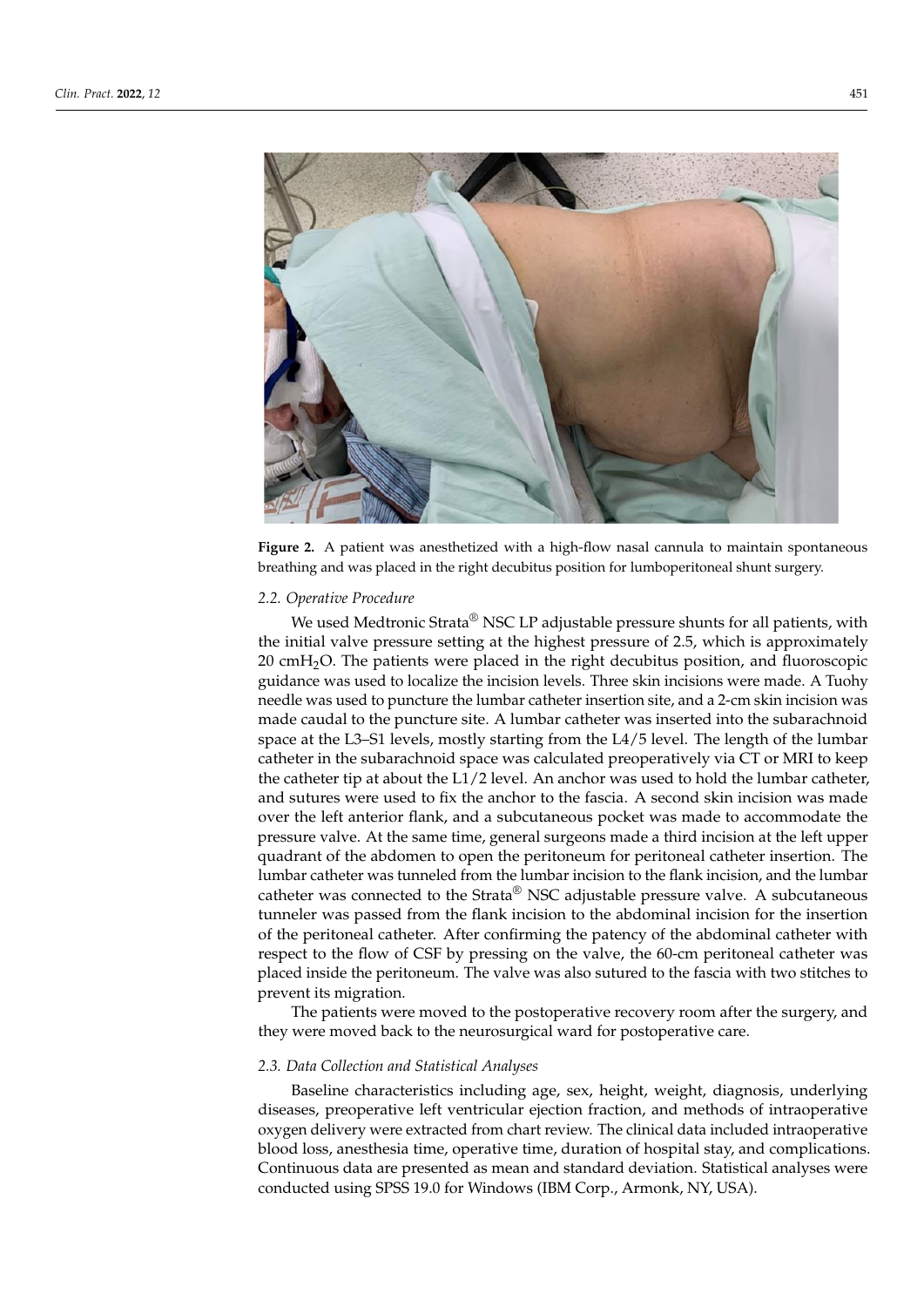### **3. Results**

Five patients, including three men and two women, with a mean age of  $80 \pm 10.8$  years, underwent nonintubated LPS implantation between February and June 2019. The diagnosis was NPH in all patients via brain CT or MRI (Table [1\)](#page-3-0). All patients underwent a preoperative evaluation of cardiac function by echocardiography. The average left ventricular ejection fraction was  $62.5 \pm 7.2$ %. The average anesthesia time and operative time were  $103.8 \pm 12.3$  min and  $55.8 \pm 7.4$  min, respectively. The average intraoperative blood loss was minimal (<50 mL). The average length of hospital stay was  $2.8 \pm 0.4$  days. Oxygen delivery was achieved via LMA in one patient and HFNC in four patients. The oxygen saturation in these patients was maintained at levels above 90%, and there was no conversion to endotracheal intubation during the surgery. The extensive respiratory motion caused excessive abdominal wall motion, but the general surgeons overcame the difficulty. There was no in-hospital mortality, no surgical wound infection, and no shunt dysfunction at 1 year after the surgery. All patients experienced improvements in symptoms of ataxia.

<span id="page-3-0"></span>**Table 1.** The baseline characteristics and clinical data in these 5 NPH patients.

| Case No.       | Age/Sex | Diagnosis  | Underlying<br><b>Diseases</b> | <b>LVEF</b> | Height,<br>cm | Weight,<br>kg | BMI,<br>kg/m <sup>2</sup> | Oxygen<br><b>Delivery</b> | Anesthesia<br>Time (Min) | Operative<br>Time (Min) | Complications |
|----------------|---------|------------|-------------------------------|-------------|---------------|---------------|---------------------------|---------------------------|--------------------------|-------------------------|---------------|
|                | 78/M    | <b>NPH</b> | Laryngeal<br>cancer           | 62%         | 157.8         | 52.9          | 21.2                      | <b>HFNC</b>               | 98                       | 48                      | None          |
| $\overline{2}$ | 87/M    | <b>NPH</b> | Stroke, DM,<br>Parkinson      | 51.8%       | 150           | 49            | 21.8                      | <b>HFNC</b>               | 123                      | 59                      | None          |
| 3              | 66/M    | <b>NPH</b> | MI, HTN,<br><b>CKD</b>        | 66.6%       | 168           | 51.9          | 18.4                      | <b>HFNC</b>               | 109                      | 64                      | None          |
| $\overline{4}$ | 75/F    | <b>NPH</b> | C-HIVD                        | 71.2%       | 154           | 43            | 18.1                      | <b>HFNC</b>               | 94                       | 60                      | None          |
| 5              | 94/F    | <b>NPH</b> | Heart failure                 | 61%         | 168           | 51.9          | 18.4                      | <b>LMA</b>                | 95                       | 48                      | None          |

BMI: body mass index; C-HIVD: cervical herniated intervertebral disc; CKD: chronic kidney disease; DM: diabetes mellitus; HFNC: high-flow nasal cannula; HTN: hypertension; LMA: laryngeal mask; LVEF: left ventricular ejection fraction; MI: myocardial infarction; NPH: normal-pressure hydrocephalus.

### **4. Discussion**

Our report describes five patients who underwent LP shunt implantation under GA without endotracheal intubation. To our knowledge, this is the first report of nonintubated LPS implantation. Our results of intraoperative  $PaO<sub>2</sub>$  levels indicate that HFNC and LMA provided adequate oxygenation in BIS-targeted intravenous anesthesia. Considering the risk of GA in terms of age, the benefits of this GA type without endotracheal intubation are more prominent in certain diseases that mainly affect elderly people.

The non-intubated approach minimizes the adverse effects of tracheal intubation and GA, such as intubation-related airway trauma, ventilation-induced lung injury, residual neuromuscular blockade, and postoperative nausea and vomiting [\[5\]](#page-6-3). The recent trend of non-intubated thoracoscopic surgery has been safely and effectively used for wedge resection, lung volume reduction surgery, lung cancer surgery, bronchial sleeve resection, and even carina reconstruction, especially for high-risk intubated GA patients [\[5](#page-6-3)[–7\]](#page-6-4). For old patients with severely compromised heart or lung function, or tracheal deformity, a non-intubated procedure could be considered as an alternative if LPS is indicated.

For the obstructive type of hydrocephalus, VPS is the preferred method of CSF diversion. However, nonintubated GA is not applicable to these patients because the procedure includes surgical draping that covers the head and face and tunneling of the catheter behind the ear with head rotation to the contralateral side, which makes airway protection difficult and conversion to endotracheal intubation impossible during surgery. For communicating hydrocephalus, both VPS and LPS are choices for shunt diversion. LPS has several advantages over VPS, including the avoidance of cranial surgery-related complications such as intracerebral hemorrhage or intraventricular hemorrhage due to ventricular puncture, as well as lower revision and infection rates  $[8,9]$  $[8,9]$ . To allow placement in the decubitus position throughout surgery, nonintubated GA is a feasible procedure in patients who undergo LPS implantation.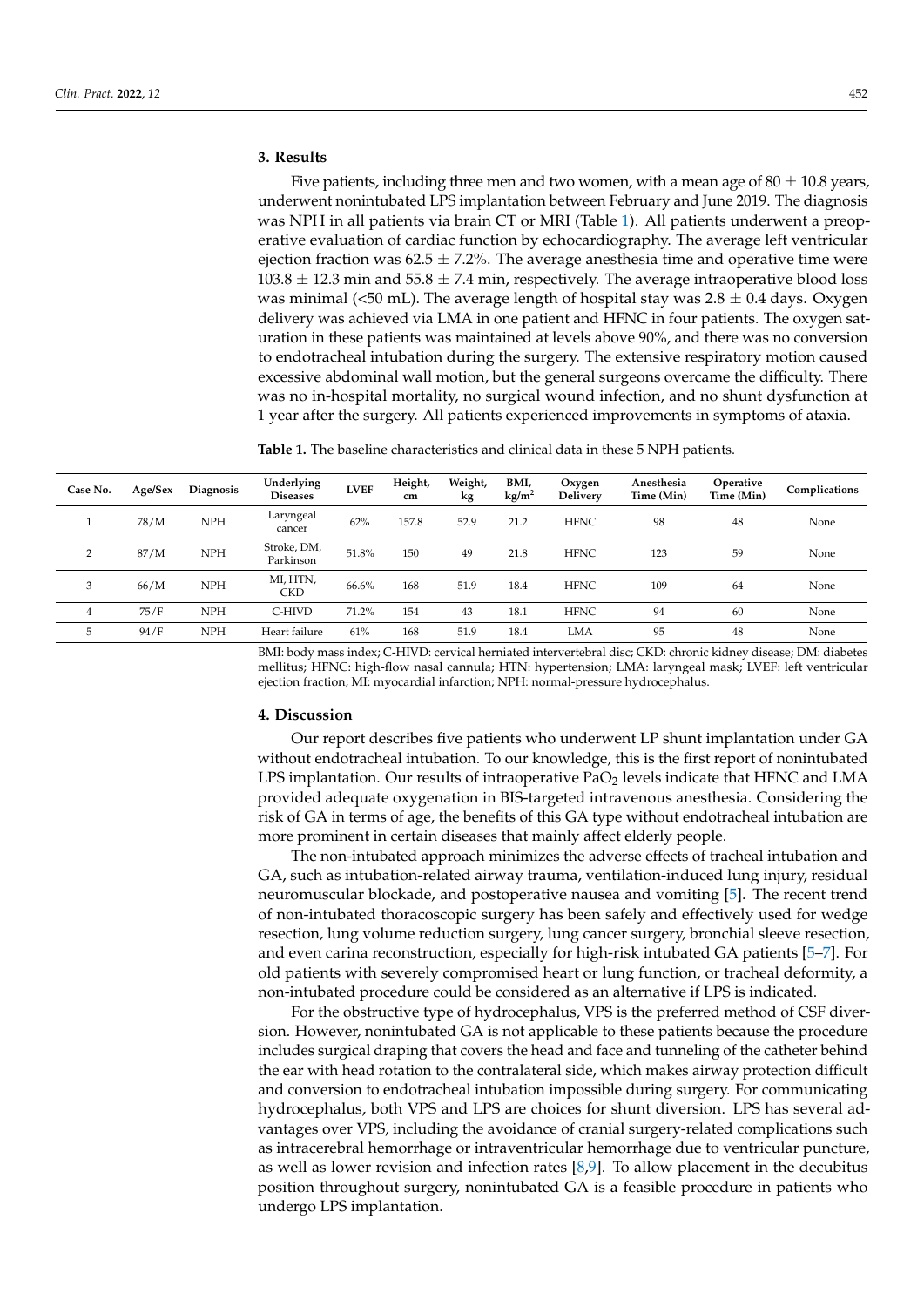Traditional VP shunt needs subcutaneous tunneling through the head and neck area which made intubation unavoidable; however, general anesthesia with intubation can increase the risks of complications in patients with severely compromised heart or lung function (e.g., severe chronic obstructive pulmonary disease or congestive heart failure), graded as American Society of Anesthesiologists Classification (ASA) IV, or had high Charlson Comorbidity Index (CCI) score who easily suffer from aspiration pneumonitis or chocking after general anesthesia.

Complications of LPS implantation include shunt infection, shunt malfunction, and subdural hematoma or effusion due to overdrainage, as well as other complications due to abdominal procedures. Traditionally, the placement of the peritoneal catheter is completed by neurosurgeons through a mini-laparotomy incision. The potential complications of this procedure include visceral injury, subsequent abdominal hernia, wound infection, inadvertent subcutaneous placement, disconnection, and shunt obstruction [\[10–](#page-6-7)[12\]](#page-6-8). Under nonintubated anesthesia, the difficulty of mini-laparotomy when patients have spontaneous breathing during the surgery should be overcome. A team approach involving an experienced general surgeon can facilitate the mini-laparotomy for the direct visualization of the catheter insertion and minimize complications, ensuring the proper function of the LP shunt system.

The length of the abdominal catheter, which affects resistance and change in the flow rate, can be shortened from the original length of 120 cm according to the neurosurgeons' preference. Once overdrainage occurs in patients whose valve setting is at the highest pressure of 2.5, replacing the abdominal catheter with a longer one should be considered. In contrast, if underdrainage occurs when the valve setting is at the lowest pressure of 0.5, the abdominal catheter should be shortened by laparoscopic surgery.

Nonintubated anesthesia has been widely used in thoracic surgery in recent years with the benefits of enhancing postoperative recovery and reducing surgery-induced inflammatory responses [\[13–](#page-6-9)[15\]](#page-7-0). Patients with severe respiratory disease have higher risks of ventilator dependency, perioperative and postoperative morbidity, and mortality after GA [\[1\]](#page-6-0). Compared to spontaneous respiration, positive pressure ventilation can significantly increase respiratory complications such as ventilation-induced lung injury [\[2](#page-6-10)[,3\]](#page-6-1). From nonintubated video-assisted thoracoscopic surgery (VATS), it has been learned that nonintubated anesthesia, which maintains spontaneous respiration throughout surgery, can enhance postoperative recovery by preventing the complications of tracheal intubation and mechanical ventilation, and obviating the side effects of muscle relaxants [\[16\]](#page-7-1). Several reports in the literature have demonstrated that this technique can significantly shorten the length of hospital stay with a faster recovery when compared to intubated VATS [\[17–](#page-7-2)[19\]](#page-7-3).

Physiologically, the functional residual capacity falls below the closing capacity soon after anesthesia induction, which commonly leads to hypoxemia as a result of lung collapse and airway closure [\[20\]](#page-7-4). Nonintubated anesthesia could avoid excessively deep sedation, which may be associated with hypoxemia, hypoventilation, and hypotension. A difficult airway or potentially difficult intubation by preoperative assessment should be considered a relative contraindication to nonintubated anesthesia. If a stable surgical condition cannot be achieved or maintained throughout the surgery, anesthesiologists and neurosurgeons should evaluate the necessity and timing for conversion to conventional intubated shunt surgery. Secretions, saliva, or refluxed gastric contents can affect the vocal cords and patency of the airway, cause laryngospasms or bronchospasm, and enter the trachea and lungs with subsequent infection. Antisialagogue drugs may be used to reduce saliva production and decrease the risks of choking under nonintubated anesthesia. Despite the application of techniques for minimizing the degree of residual paralysis after GA such as pharmacological reversal and the use of intermediate-acting agents, about 33–64% of patients have evidence of inadequate neuromuscular recovery on arrival at the postoperative care unit [\[21,](#page-7-5)[22\]](#page-7-6). By avoiding neuromuscular blocking agents, nonintubated anesthesia maintains spontaneous breathing during surgery and decreases the postoperative pulmonary complications associated with residual muscle relaxation, including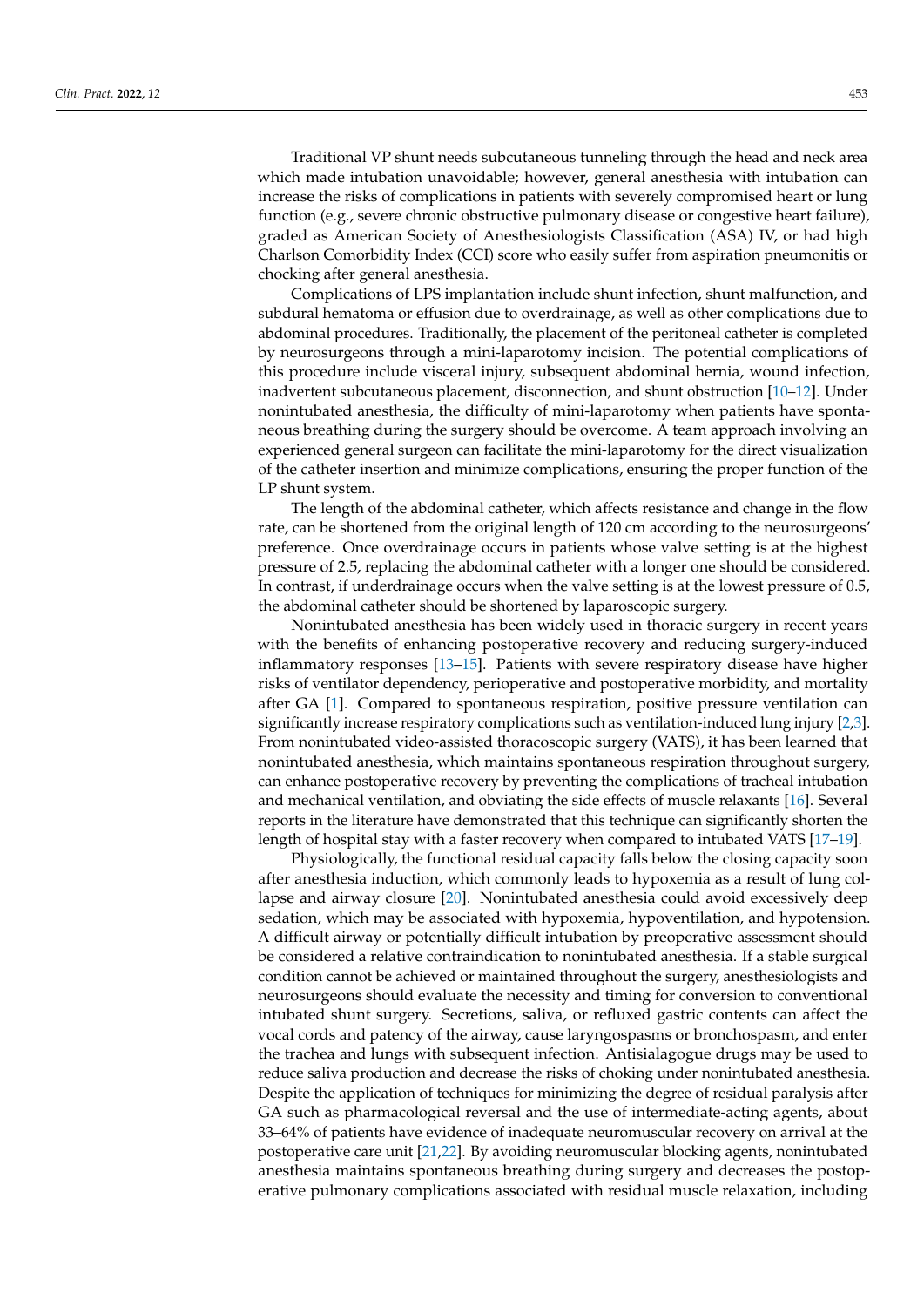postoperative hypoxemia and airway obstruction, especially in elderly patients receiving prolonged surgical procedures [\[23\]](#page-7-7). Opioids and sedatives were administered at a lower dose during the induction and maintenance of nonintubated anesthesia. Opioids are respiratory depressants that decrease the respiratory frequency and tidal volume [\[24\]](#page-7-8). Sedatives could cause hypoventilation due to upper airway obstruction and induce unconsciousness with a depressed respiratory drive [\[25\]](#page-7-9). Non-intubated anesthesia was reported to reduce inflammation based on postoperative white blood cell counts and tumor necrosis factor-α and C-reactive protein levels [\[26,](#page-7-10)[27\]](#page-7-11). In summary, nonintubated surgery can minimize the residual effects of anesthetic agents, and patients can have adequate ventilation at the stage of postoperative care.

Nonintubated anesthesia provides tailored anesthetic combinations for select patients, which may require more experience, preparation, and vigilance compared to LPS implantation with intubated anesthesia. The feasibility of nonintubated anesthesia depends on the anesthesiologist's comfort level, and the neurosurgeon's and general surgeon's experience. Considering the benefits and risks, patients with reduced heart or lung function could be good candidates for nonintubated LPS implantation [\[6\]](#page-6-11). NPH usually occurs in older adults, making the identification of comorbidities important before selecting the clinical management strategy. A preoperative lung function test and cardiac echocardiography can be arranged for pre-anesthetic assessment. Absolute contraindications for nonintubated anesthesia are the inexperience of the team members and patient refusal. Relative contraindications include obesity, previous abdominal surgery, and a relatively narrow interlaminar space of the lumbar spine, which could prolong the surgical time.

To keep the airway safe, operative duration is an important issue [\[28\]](#page-7-12). Performing a spinal tap for LPS implantation may be difficult in certain circumstances, including severe spinal stenosis, severe disc herniation, spinal tumor, interlaminar space stenosis, scoliosis, and congenital or acquired spinal deformity. In addition, marked stenosis of the cervical spinal canal can impede the flow of CSF from the brain to the LPS, which also makes the assessment of shunt patency during the surgery uncertain. Preoperative whole-spine MRI provides useful information on the anatomical status of CSF flow in the spinal canal, which could prevent prolonged surgery of the LPS implantation and increase the postoperative patency of the shunt. Lumbar spine CT provides information on the interlaminar space at different levels for the 14-gauge Tuohy needle insertion, and the interspinous space was also measured to decide whether the midline or paraspinal route would be used. Preoperative CT images help neurosurgeons to decrease the operative time by planning the best levels of insertion, and deciding the appropriate length of the lumbar catheter. The length can be estimated from the fascia layer to the center of the thecal sac at the level of insertion, and thereafter to the L1/2 level. According to a report, 15.8% of patients had their catheter tip at or above the L1/2 level, which could lead to injury to the conus medullaris [\[29\]](#page-7-13). A previous abdominal surgery or history of intra-abdominal adhesion should lead to prolonged surgery, and this should be evaluated by general surgeons in advance. These are all the critical points for preventing a prolonged operative time, which may increase the risks of nonintubated anesthesia.

Conversion to intubated GA in case of intraoperative emergency should be prepared in advance; and the coordination between surgeons, anesthesiologists, and nurses is key to success. The primary indications for conversion are persistent hypoxemia, tachypnea, a compromised airway, hemodynamic instability, and surgical issues such as challenging abdominal wall movement. As LPS surgery is performed in the right or left decubitus position, a large surgical drape should be prepared to cover the incised wounds over the lower back, flank, and abdominal wall to keep the wound sterile for a rapid change of positioning to perform intraoperative emergency intubation with the endotracheal tube. To execute emergent endotracheal intubation in the lateral position is another choice, which has been demonstrated to have high success rates and similar time required as supine position [\[30–](#page-7-14)[32\]](#page-7-15).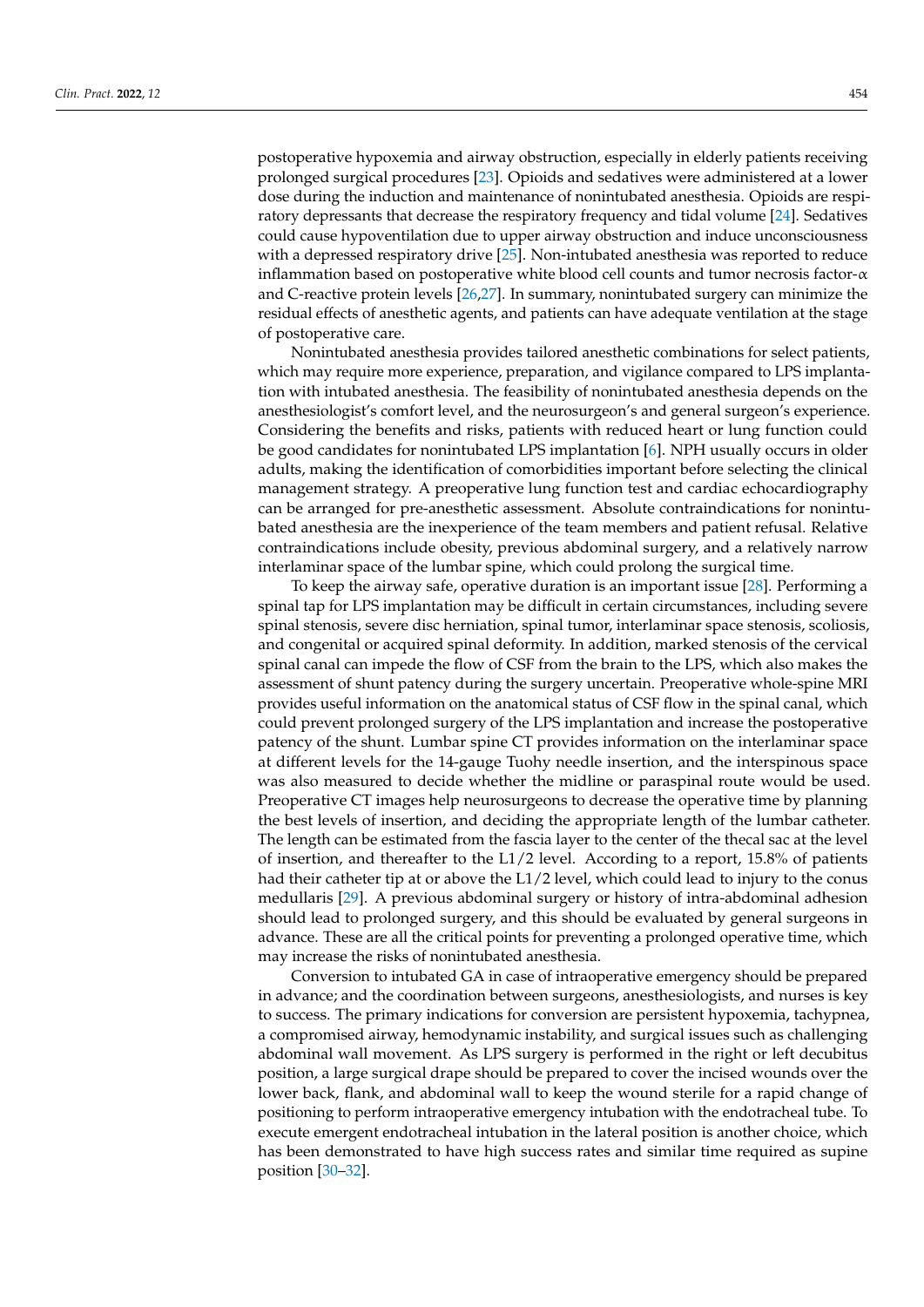There are some limitations to our study. First, the number of patients was small because novel techniques were performed on selected patients to evaluate the feasibility and safety. Second, our study was retrospective. Randomized controlled trials are necessary to confirm the benefits of nonintubated LPS implantation.

### **5. Conclusions**

Nonintubated LPS implantation demonstrated satisfactory postoperative outcomes. Nonintubated LPS surgery appears to be a promising and feasible surgical approach for appropriately selected patients with NPH.

**Author Contributions:** Conceptualization, A.P.-H.H. and L.-T.K.; methodology, L.-T.K., F.-F.T., C.-C.C. and T.-S.L.; formal analysis, L.-T.K.; writing—original draft preparation, L.-T.K.; writing review and editing, A.P.-H.H. and L.-T.K.; supervision, L.-T.K. All authors have read and agreed to the published version of the manuscript.

**Funding:** This research received no external funding.

**Institutional Review Board Statement:** The study was conducted according to the guidelines of the Declaration of Helsinki, and approved by The National Taiwan University Hospital Review Board (protocol code 201903112RIB and date of approval 2019/2).

**Informed Consent Statement:** Informed consent was obtained from all subjects involved in the study. Written informed consent has been obtained from the patient(s) to publish this paper.

**Data Availability Statement:** All relevant data are within the manuscript.

**Conflicts of Interest:** The authors declare no conflict of interest.

### **References**

- <span id="page-6-0"></span>1. Kiss, G.; Claret, A.; Desbordes, J.; Porte, H. Thoracic epidural anaesthesia for awake thoracic surgery in severely dyspnoeic patients excluded from general anaesthesia. *Interact. Cardiovasc. Thorac. Surg.* **2014**, *19*, 816–823. [\[CrossRef\]](http://doi.org/10.1093/icvts/ivu230) [\[PubMed\]](http://www.ncbi.nlm.nih.gov/pubmed/25035439)
- <span id="page-6-10"></span>2. de Albuquerque Medeiros, R.; Faresin, S.; Jardim, J. postoperative lung complications and mortality in patients with mild-tomoderate copd undergoing elective general surgery. *Arch. Bronconeumol.* **2001**, *37*, 227–234. [\[CrossRef\]](http://doi.org/10.1016/S0300-2896(01)75059-4)
- <span id="page-6-1"></span>3. Whitehead, T.; Slutsky, A.S. The pulmonary physician in critical care \* 7: Ventilator induced lung injury. *Thorax* **2002**, *57*, 635–642. [\[CrossRef\]](http://doi.org/10.1136/thorax.57.7.635) [\[PubMed\]](http://www.ncbi.nlm.nih.gov/pubmed/12096209)
- <span id="page-6-2"></span>4. Shprecher, D.; Schwalb, J.; Kurlan, R. Normal pressure hydrocephalus: Diagnosis and treatment. *Curr. Neurol. Neurosci. Rep.* **2008**, *8*, 371–376. [\[CrossRef\]](http://doi.org/10.1007/s11910-008-0058-2)
- <span id="page-6-3"></span>5. Gonzalez-Rivas, D.; Bonome, C.; Fieira, E.; Aymerich, H.; Fernandez, R.; Delgado, M.; Mendez, L.; de la Torre, M. Non-intubated video-assisted thoracoscopic lung resections: The future of thoracic surgery? *Eur. J. Cardiothorac. Surg.* **2016**, *49*, 721–731. [\[CrossRef\]](http://doi.org/10.1093/ejcts/ezv136) [\[PubMed\]](http://www.ncbi.nlm.nih.gov/pubmed/25896196)
- <span id="page-6-11"></span>6. Pompeo, E. State of the art and perspectives in non-intubated thoracic surgery. *Ann. Transl. Med.* **2014**, *2*, 106.
- <span id="page-6-4"></span>7. Peng, G.; Cui, F.; Ang, K.L.; Zhang, X.; Yin, W.; Shao, W.; Dong, Q.; Liang, L.; He, J. Non-intubated combined with video-assisted thoracoscopic in carinal reconstruction. *J. Thorac. Dis.* **2016**, *8*, 586–593. [\[CrossRef\]](http://doi.org/10.21037/jtd.2016.01.58)
- <span id="page-6-5"></span>8. Wang, Z.; Wang, K.; Qian, Z.; Zeng, L.; Gao, L. Lumboperitoneal and ventriculoperitoneal shunt surgery for posthemorrhagic communicating hydrocephalus: A comparison. *World Neurosurg.* **2019**, *127*, e638–e643. [\[CrossRef\]](http://doi.org/10.1016/j.wneu.2019.03.235)
- <span id="page-6-6"></span>9. Xie, D.; Chen, H.; Guo, X.; Liu, Y. Comparative study of lumboperitoneal shunt and ventriculoperitoneal shunt in the treatment of idiopathic normal pressure hydrocephalus. *Am. J. Transl. Res.* **2021**, *13*, 11917–11924.
- <span id="page-6-7"></span>10. Goel, A.; Craven, C.; Matloob, S.; Thompson, S.; Watkins, L.; Toma, A. Csf-diverting shunts: Implications for abdominal and pelvic surgeons; a review and pragmatic overview. *Ann. Med. Surg. (Lond.)* **2019**, *48*, 100–104. [\[CrossRef\]](http://doi.org/10.1016/j.amsu.2019.10.033)
- 11. Sun, T.; Li, X.; Zhang, Q.; Zhou, Y.; Guan, J. Efficacy and safety of lumboperitoneal shunt in the treatment of all-cause communicating hydrocephalus: Analysis of risk factors of shunt failure. *World Neurosurg.* **2019**, *132*, e956–e962. [\[CrossRef\]](http://doi.org/10.1016/j.wneu.2019.06.070) [\[PubMed\]](http://www.ncbi.nlm.nih.gov/pubmed/31226460)
- <span id="page-6-8"></span>12. Duthel, R.; Nuti, C.; Motuo-Fotso, M.J.; Beauchesne, P.; Brunon, J. complications of lumboperitoneal shunts. A retrospective study of a series of 195 patients (214 procedures). *Neurochirurgie* **1996**, *42*, 83–89, discussion 89–90. [\[PubMed\]](http://www.ncbi.nlm.nih.gov/pubmed/8952901)
- <span id="page-6-9"></span>13. Jeon, J.; Sung, S.; Moon, Y.; Koo, J.; Hyun, K.; Han, K.; Hwang, W. Comparison of early postoperative cytokine changes in patients undergoing intubated and non-intubated thoracic surgery: A randomized controlled trial. *Interact. Cardiovasc. Thorac. Surg.* **2021**, *32*, 343–350. [\[CrossRef\]](http://doi.org/10.1093/icvts/ivaa265) [\[PubMed\]](http://www.ncbi.nlm.nih.gov/pubmed/33831216)
- 14. Zhang, X.X.; Song, C.T.; Gao, Z.; Zhou, B.; Wang, H.B.; Gong, Q.; Li, B.; Guo, Q.; Li, H.F. A comparison of non-intubated video-assisted thoracic surgery with spontaneous ventilation and intubated video-assisted thoracic surgery: A meta-analysis based on 14 randomized controlled trials. *J. Thorac. Dis.* **2021**, *13*, 1624–1640. [\[CrossRef\]](http://doi.org/10.21037/jtd-20-3039) [\[PubMed\]](http://www.ncbi.nlm.nih.gov/pubmed/33841954)